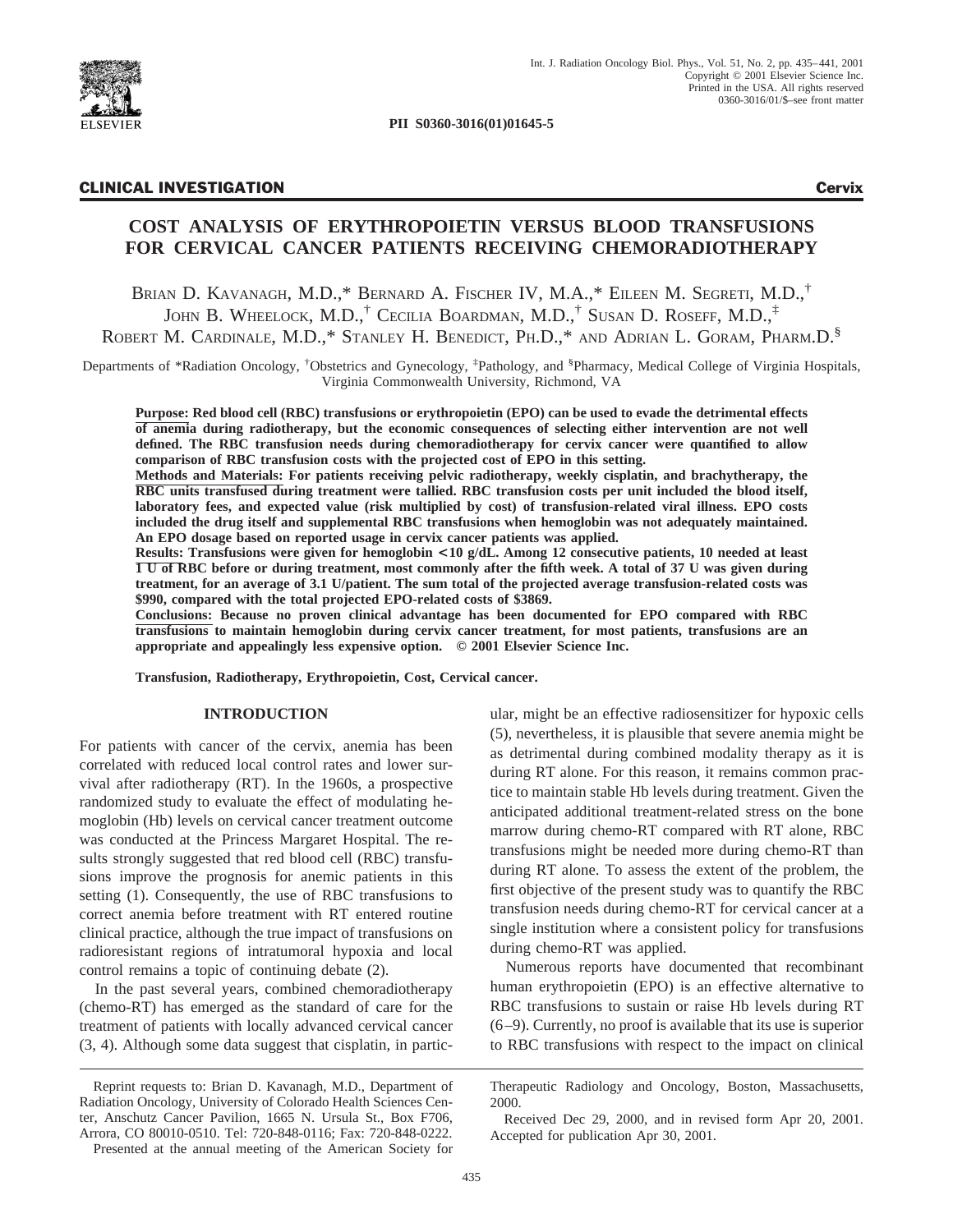Table 1. Patient population characteristics  $(n = 12)$ 

| Median age (yr)                                | $42(23-81)$      |
|------------------------------------------------|------------------|
| FIGO stage                                     |                  |
| <b>IB-IIB</b>                                  | 6                |
| <b>III-IVA</b>                                 |                  |
| Recurrence after RH                            |                  |
| Median baseline hemoglobin $(g/dL)$            | $10.9(6.5-13.4)$ |
| Cisplatin (40 mg/m <sup>2</sup> ) Cycles $(n)$ |                  |
| 6                                              |                  |
| $4 - 5$                                        |                  |
| Median whole pelvis EBRT dose (Gy)             | $39.6(36-45)$    |
| Median pelvic sidewall EBRT boost dose (Gy)    | $10(0-15)$       |
| Median total pelvic EBRT dose (Gy)             | $50.4(45-54.6)$  |

*Abbreviations:*  $RH =$  radical hysterectomy;  $EBRT =$  external beam radiotherapy.

Numbers in parentheses are the range.

outcome, and the selection of RBC transfusions or EPO for anemic patients receiving RT is a matter of physician preference. In the current health care economic climate of pressure to minimize costs whenever possible, it is appropriate to evaluate the economic implications of either strategy for correcting anemia. Therefore, the ultimate goal of the present study was to compare the costs of transfusions for cervical cancer patients receiving chemo-RT with the projected cost of EPO.

## **METHODS AND MATERIALS**

#### *Patient population*

Although other chemotherapy regimens had been used intermittently previously, in 1999 it was agreed among physicians involved in the care of cervical cancer patients at the Medical College of Virginia (MCV) Hospitals that weekly cisplatin would thereafter be the standard regimen administered concomitantly with RT for all medically suitable patients treated with curative intent. The present study cohort was 12 consecutive, unselected patients treated in this manner with an identical dose of weekly cisplatin concurrent with pelvic RT, starting in October 1999 and continuing through the next 5 months. No patients treated during this period were excluded. The clinical characteristics of these patients are listed in Table 1. The patient cohort included 10 patients treated for de novo cancer, FIGO Stages IB-IVA, and 2 patients who had an isolated pelvic recurrence after previous radical hysterectomy. Neither of the latter 2 patients had received prior pelvic RT.

All patients received whole pelvic RT at a dose of 1.8 Gy/fraction during the 4.5–5 weeks before 2 low-dose-rate brachytherapy implants. A 4-field setup was used, with a superior border at the L4-L5 interspace. Concurrent chemotherapy consisted of weekly cisplatin, 40 mg/m<sup>2</sup> or a maximal weekly dose of 70 mg. Serum electrolytes, serum creatinine, and a complete blood count, including Hb level, were obtained before each weekly dose of cisplatin. Patients received the cisplatin unless the granulocyte count was below  $1.5 \times 10^6$ /mL. No patient received granulocyte colony-stimulating factor or EPO. In most cases, an external beam boost to the lateral pelvic nodal regions was administered between the first and second brachytherapy application to provide a cumulative external beam dose in the range of 50–55 Gy to that site.

### *Transfusion need determination*

The patient records were retrospectively reviewed to record the pretreatment Hb, weekly Hb, and number of RBC units transfused before and during chemo-RT. The institutional policy at the MCV Hospitals is to administer RBC transfusions before and during chemo-RT if the Hb is  $\leq 10$ g/dL. A sufficient number of RBC units are transfused until the posttransfusion Hb rises to  $>10$  g/dL. Patients in the present study were treated exclusively with transfusion; none received EPO at any time. It would remain our policy to administer transfusions before treatment in anemic patients for immediate correction of anemia, regardless of whether transfusions or EPO were used later to maintain the Hb above the minimal acceptable level. Thus, although the pretreatment transfusions were tallied, the primary endpoint of interest was the number of RBC transfusions administered during chemo-RT.

#### *RBC transfusion- and EPO-related cost comparison*

All direct RBC transfusion- and EPO-related costs of potential value greater than \$50 were included in the cost comparison. The cost of the i.v. line supplies for RBC transfusion and syringes for EPO administration was therefore excluded. Also excluded were the person-hours of nursing labor associated with either transfusion or EPO injection, because a separate charge code is not routinely used for this service at our institution.

The total cost of RBC transfusion was calculated as the sum of charges for the blood and associated charges for ancillary laboratory testing necessary for transfusion, namely blood typing and crossmatching. When more than 1 U is transfused in the same day, the charges for typing and crossmatching subsequent units are lower. Added to the charge for the blood was an estimate of the expected value for managing any of the three major infectious illnesses known to be transmitted at a low frequency with blood transfusions (i.e., infection with human immunodeficiency virus [HIV], hepatitis B virus [HBV], or hepatitis C virus [HCV]). The expected value of cost for each infection was calculated as the risk of transmission multiplied by the average cost of managing the illness according to the most recent published cost analyses available in a peer-reviewed journal. Bacterial infection can also occur with blood product transfusions. A cost estimate for this type of complication was not included because of its extreme rarity with RBC transfusions. The economic impact of transfusionrelated infectious illness with regard to lost wages and other indirect personal costs was likewise not included in the present analysis, because this information is not specifically itemized in published cost analyses pertaining to the illnesses of interest here.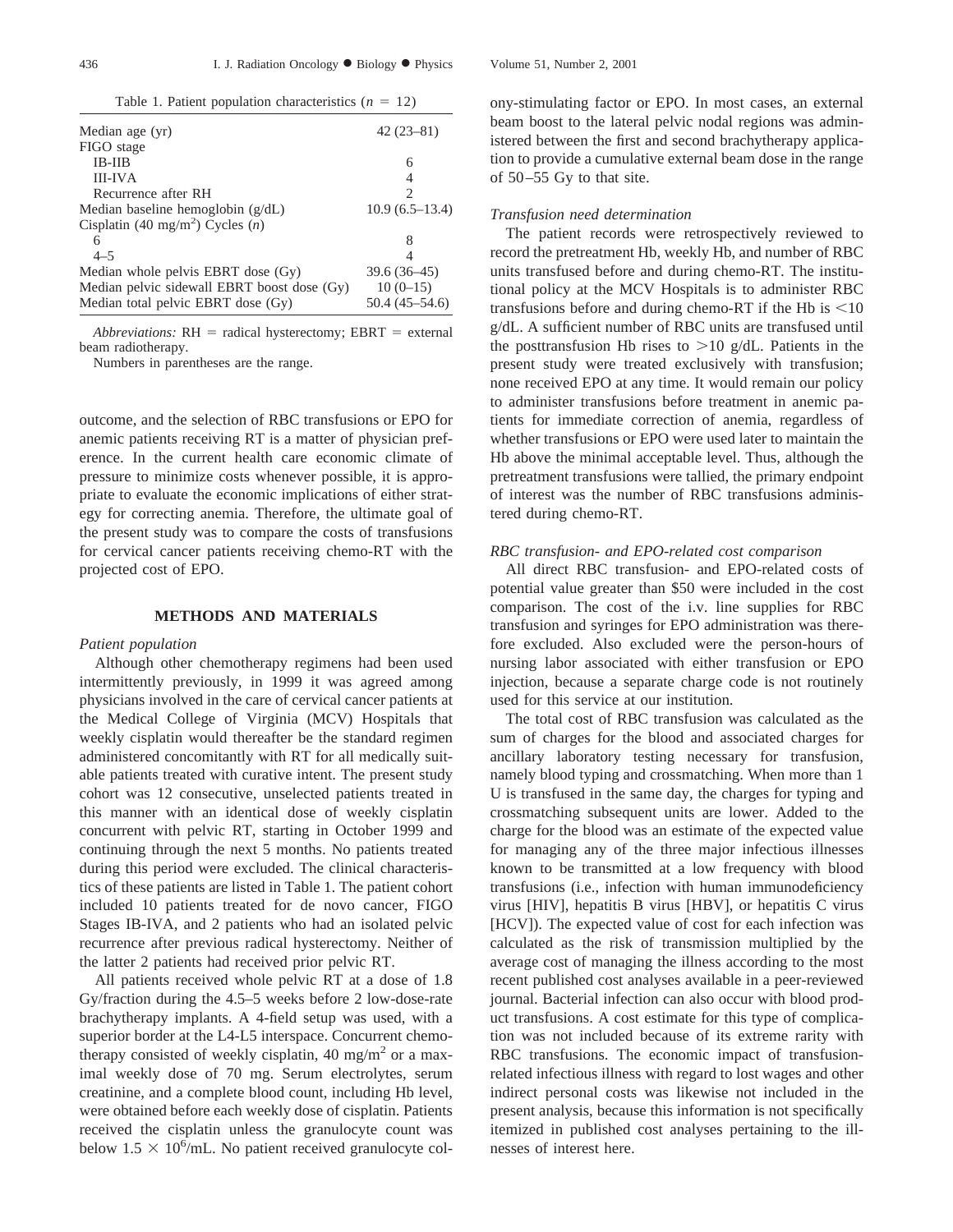

Fig. 1. Weekly Hb and RBCs units transfused. The left-sided *y* axis corresponds to the number of RBCs units (shaded bars) transfused at the time (week of external beam RT or brachytherapy implant) indicated along the *x* axis. The right-sided *y* axis corresponds to the Hb (solid black line) at the time indicated along the *x* axis. Mean baseline values at the time of diagnosis and after pre-RT transfusions are indicated near the corresponding points on the graph, as is the mean nadir value at the time of first brachytherapy implant hospitalization. Mean Hb values after any transfusions during the brachytherapy hospitalizations are also noted. LDR#1, LDR#2 = first and second low-dose-rate brachytherapy applications, respectively.

Patients occasionally experience mild, nonspecific febrile reactions to RBC transfusions. Conservative management with antipyretics and/or antihistamines is generally effective, and the cost associated with these reactions was not included. More serious anaphylactic reactions are very rare, estimated to occur in 1 in 20,000 to 47,000 transfusions (10). The associated costs were not included in the analysis, because no reports have isolated costs specific to the management of this uncommon type of reaction.

To assess the total average EPO-related cost, the cost of supplemental RBC transfusions in the event that the EPO effect was not sufficient to maintain the minimal acceptable Hb level was added to the cost of the drug itself. Also added was the expected value of the cost of managing the expected low rate of deep vein thrombosis (DVT) associated with EPO administration (6, 9), calculated in a manner similar to the cost of infections from blood transfusions as the risk of DVT multiplied by the average cost of managing DVT.

The dose schedule of EPO used to compute the EPO costs during chemo-RT was 50,000 U/wk, which represents the dose used by Throuvalas *et al.* (9) in a randomized study evaluating the efficacy of EPO to reduce transfusion needs during chemo-RT for patients with cervix and bladder cancer. This particular reference study is not only the most recently reported but also incorporated a schedule of chemo-RT nearly identical to what was used for patients in the present study (i.e., pelvic RT at 2 Gy/fraction and weekly carboplatin 90 mg/m<sup>2</sup>).

Once the difference in cost between RBC transfusion and EPO was estimated for the baseline conditions already given, a one-way sensitivity analysis was performed to determine the impact of altering any of the key determinants of the net differential cost (11). Specifically examined were the effects of reducing the item cost of EPO, raising the cost of RBC units, or increasing the risk of infectious complications.

#### **RESULTS**

## *Hb levels and transfusion use*

All patients received at least 5 cycles of cisplatin, and 8 received a sixth cycle either at the time of hospitalization for the first brachytherapy implant or as an outpatient during pelvic sidewall boost treatments between the 2 brachytherapy implants. Two patients required postponement of a planned cisplatin administration because of a low granulocyte count. Of the 12 patients, 4 required pretreatment transfusions to boost the Hb level  $>$ 10 g/dL and 10 required at least 1 U of RBC transfusion at some point before or during chemo-RT.

The time–course relationship between Hb and RBC transfusions is illustrated in Fig. 1. A total of 37 U of RBCs was given to the 12 patients during chemo-RT (average 3.1 U/patient). As seen in Fig. 1, most transfusions given during chemo-RT were provided at the time when patients returned for hospitalization during low-dose-rate brachytherapy applications.

## *Cost analysis*

The blood costs were determined using the current charges at the MCV Hospitals. The following charges per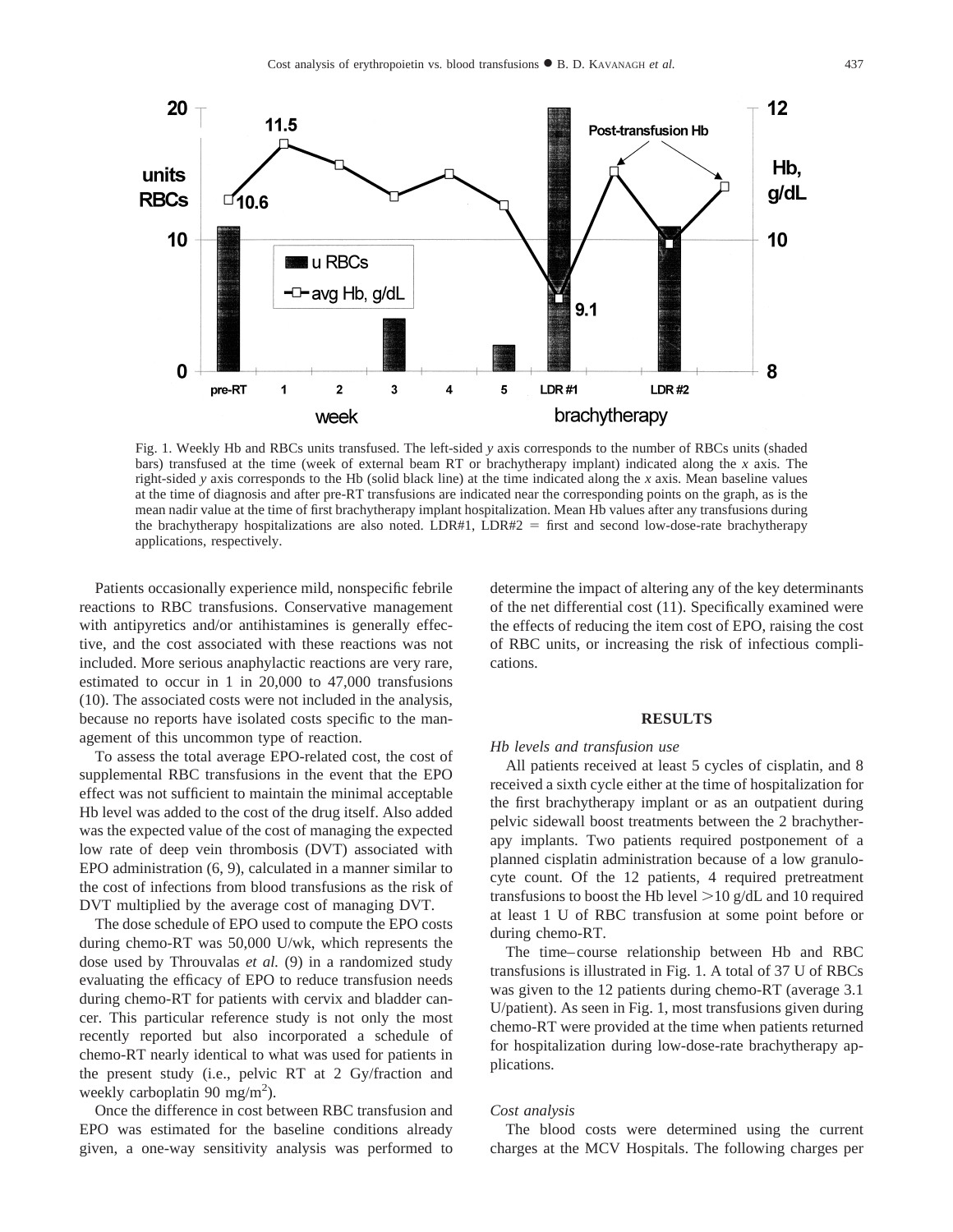unit of RBCs transfused were included: \$108 for ABO typing, Rh typing, and antibody screening; \$112 for crossmatching with the RBC unit to be transfused; \$70 for the unit of RBCs itself; and \$26 for administrative processing. The sum total of these charges was thus \$316/U of RBCs. For subsequent transfused units, only the \$70 blood unit charge and \$26 administrative fee were applied if the transfusions were given on the same day. For the present analysis, the worst case scenario was assumed, wherein an average of 3.1 U was transfused at the full price of \$316/U, matched by a new sample each time. The total cost for the RBC units alone would then average \$980.

The cost of infectious sequelae was estimated for HIV, HBV, and HCV on the basis of the reported incidences and costs of managing each of these infections. The probability of contracting HIV from a blood transfusion has been estimated to range from 1 in 450,000 to 1 in 660,000/U transfused (12). Recent estimates of the average monthly costs for acquired immunodeficiency syndrome management range from approximately \$1300 to \$2600, depending on the disease severity (13). For a worst case scenario involving the highest monthly costs of therapy maintained during a 10-year period, roughly four times the median survival of patients with acquired immunodeficiency syndrome (14), the total cost of an HIV illness is estimated to be \$312,000. The present value of these costs, determined using a projected 3% simple annual interest rate during the 10-year period and rounded to the nearest thousand, is approximately \$232,000. Multiplying this amount by the high-end estimate of HIV infection by blood transfusion and the average number of transfusions given during chemo-RT, the average subtotal incremental charge from transfusion-related HIV infection in the present study population would be rounded off to \$2.

The upper limit of probability of contracting HBV from a blood transfusion has been estimated to be 1 in 31,000/U transfused (15), and the direct medical costs for acute or chronic HBV infection in a developed country have been estimated to range up to \$4469 and \$3102 per year, respectively (16; convert 1 Deutsche Mark =  $$0.45$ ). For the worst case scenario wherein all infections convert from acute to chronic and require 30 years of therapy after initial treatment, a total cost of \$93,060 is estimated for maintenance treatment. The present value of this portion of the costs, again determined using a projected 3% simple annual interest rate during the 30-year period, is \$38,339. Added to the \$4469 estimated for management of the acute phase, a total cost of \$42,808 is estimated. Multiplying this amount by the risk of HBV infection by blood transfusion and the average number of transfusions given during chemo-RT, the average subtotal incremental charge from transfusion-related HBV infection in the present study population would be rounded off to \$4.

The upper limit of probability of contracting HCV from a blood transfusion has been estimated to be 1 in 28,000 (15). The total projected costs associated with an aggressive treatment strategy involving interferon and ribavirin therapy

| Table 2. Total cost and net cost differences between EPO and |  |  |  |
|--------------------------------------------------------------|--|--|--|
| transfusion during chemo-RT for cervix cancer, varied cost   |  |  |  |
| input parameters                                             |  |  |  |

| Parameter altered             | EPO<br>cost | Transfusion<br>cost | Net<br>difference |
|-------------------------------|-------------|---------------------|-------------------|
| None (baseline)               | \$3869      | \$990               | \$2879            |
| 100-fold increase in the cost |             |                     |                   |
| of HIV, HCV, and HBV          | \$3869      | \$1980*             | \$1929*           |
| Reduce EPO cost 50%           | \$1994*     | \$990               | $$1004*$          |
| Reduce EPO cost 80%           | $$869*$     | \$990               | $($121)*$         |
| Double cost per RBC unit      | \$3869      | \$1970*             | \$1899*           |
| Triple cost per RBC unit      | \$3869      | $$2950*$            | $$919*$           |
| Quadruple cost per RBC unit   | \$3869      | \$3930*             | $(39)*$           |

\* Variation from baseline values. Numbers in parentheses indicate instances of lower cost with EPO usage.

for HCV have been estimated to be \$37,263 (17), largely incurred during the first year of treatment and thus considered representative of the present value of the costs. Multiplying this amount by the risk of HCV infection by blood transfusion and the average number of transfusions given during chemo-RT, the average subtotal incremental charge from transfusion-related HCV infection in the present study population would be \$4.

The sum total of the projected average transfusion-related costs, including the costs associated with the management of the major viral illnesses that can be transmitted by transfusion, was thus \$990.

The EPO costs were determined using the current wholesale charges to the pharmacy at MCV Hospitals. A single 10,000 U vial currently costs \$125. The EPO dose and schedule applied were based on a reference study of EPO usage in a similar patient population (9). For a 6-week course of EPO at a dose of 50,000 U/wk, the cost for the EPO alone would be \$3750. In the reference study, 2 of 28 patients required transfusions of 2 U of RBCs each, despite EPO use. If this risk were multiplied by the cost of the RBCs transfused, an incremental cost of just  $> $41$  would be incurred. The incidence of DVT in patients who received EPO during RT for pelvic cancer has been cited in the range of 1 in 28 to 4 in 15 (6, 9). Although other risk factors for DVT are present in this setting, a contributory effect from EPO cannot be ruled out; a more thorough discussion of this topic is presented in the package insert accompanying commercial formulations of the product. An average cost for outpatient DVT management was recently estimated to be approximately \$2194 (18). Applying the lower reported rate of DVT in this setting, 1 in 28, yields an estimated additional incremental cost of \$78. The total projected EPOrelated costs would thus amount to an average of \$3869.

#### *Sensitivity analysis*

Table 2 includes the quantitative results obtained from a first-order sensitivity analysis in which the parameters contributing to the total cost estimation of transfusion or EPO were altered. The calculations were performed to determine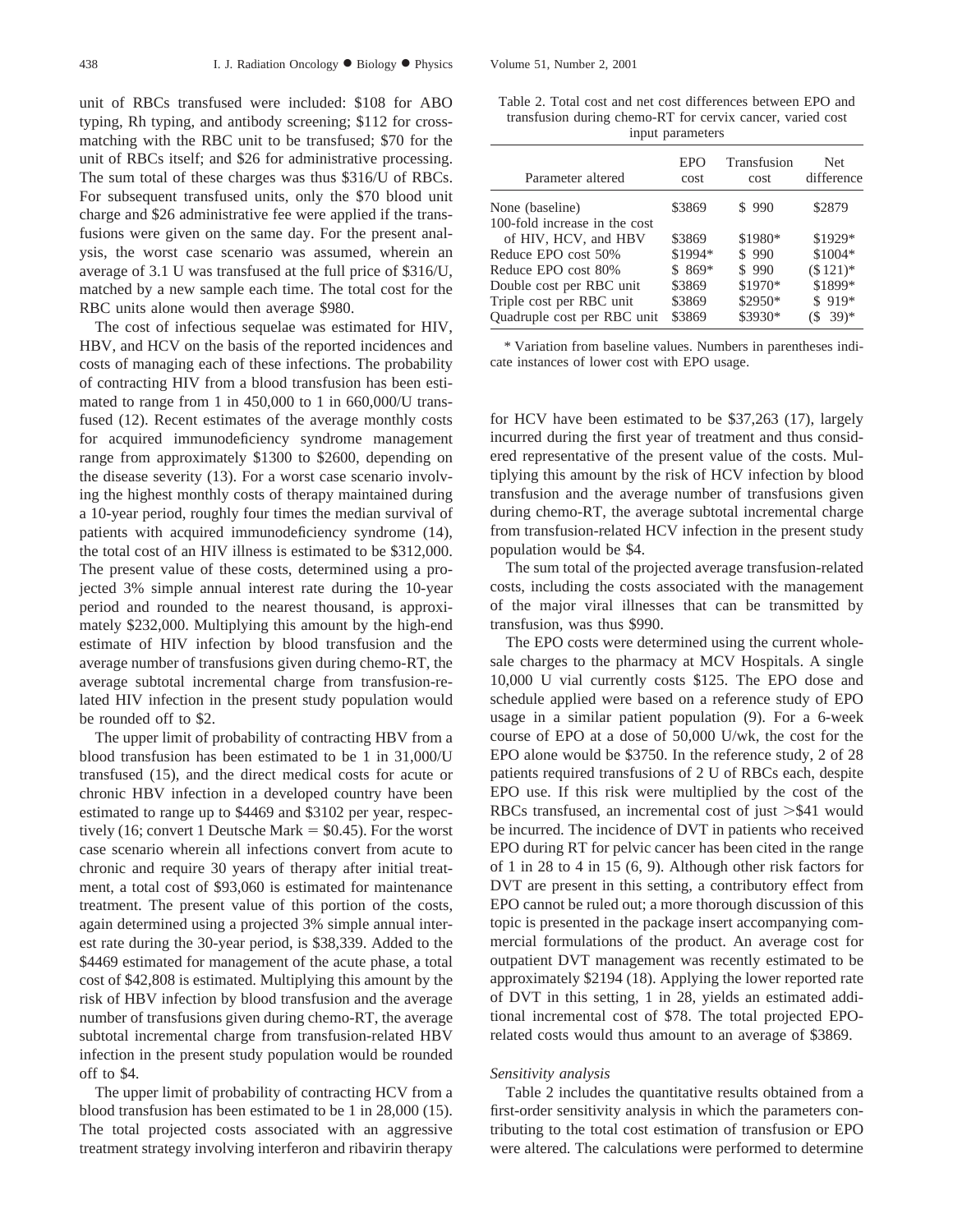| Study                                | Cancer type                     | Patients<br>receiving<br>EPO(n) | EPO dose                                                  | Mean<br>change in<br>Hb(g/dL) |
|--------------------------------------|---------------------------------|---------------------------------|-----------------------------------------------------------|-------------------------------|
| Vijayakumar et al., 1993 (8)         | Lung, breast, cervix, prostate  | 14                              | $200$ U/kg, 5 days/wk                                     | $+1.9$                        |
| Lavey and Dempsey, 1993 (7)          | Malignant tumor above diaphragm | 20                              | 200 U/kg/day for 2 weeks                                  | $+3.2$                        |
| Dusenbery <i>et al.</i> , 1994 $(6)$ | Cervix                          | 15                              | $200$ U/kg/day, 5 days/wk for<br>10 doses, then 3 days/wk | $+3.1$                        |
| Throuvalas <i>et al.</i> , 2000 (9)  | Cervix, bladder                 | 28                              | $10,000$ U, 5 days/wk                                     | $+1.0$                        |

Table 3. Studies analyzing efficacy of EPO in raising Hb during RT

*Abbreviations:*  $EPO =$  erythropoietin;  $Hb =$  hemoglobin.

how much change would be necessary to shift the comparison of costs from the situation in which EPO is more expensive toward a situation in which EPO is less expensive. A 100-fold increase in the risk associated with possible HIV, HCV, or HBV infection was insufficient to render the transfusion cost projection higher than the cost of EPO use. However, an 80% reduction in the direct cost of EPO or a fourfold escalation of the price of transfusions would render EPO less costly than transfusions in the conditions studied.

## **DISCUSSION**

The results of the present study indicate that to maintain Hb levels during pelvic RT and weekly cisplatin chemotherapy for cervical cancer, it is approximately four times more expensive to use EPO than RBC transfusions. The incremental added cost of using EPO instead of RBC transfusions was projected to be approximately \$3000.

Medical practitioners of all subspecialties are now entreated not only to provide individual patients state-of-theart care but also to be responsible for the efficient allocation of fiscal resources in their disease management efforts. Challenges arise when novel, albeit expensive, technologies promise appealing clinical effects. Physicians must then judge whether the putative advantages of the new device or pharmaceutical agent warrant the added expenditure. The cost-effectiveness of adding chemotherapy to RT for cervical cancer, for example, has recently been analyzed (19).

For the case of EPO use during RT to correct or prevent anemia, at least 4 studies have demonstrated that EPO can raise the Hb level of patients receiving RT for a variety of malignancies (6–9). Table 3 includes details of the EPO dosage and clinical outcome in those studies. Perhaps not surprisingly, the strongest effect on erythropoiesis was observed in the study reported by Lavey and Dempsey (7) in which patients were receiving RT to sites other than the pelvic bone marrow. A more modest effect was observed in the study by Throuvalas *et al.* (9) in which patients received not only pelvic RT but also concurrent chemotherapy.

Our observation that EPO is several times more expensive than transfusions in the conditions studied is consistent with other cost comparisons of EPO and transfusion. Table 4 includes all other known published reports comparing the cost of transfusion with the cost of EPO for a variety of indications (20–26). The present study is the only one that includes RT as a component of treatment; the other studies involve either chemotherapy-related anemia or else anemia related to nonmalignant disease. The singular exception to

Table 4. Cost analyses comparing blood transfusion with EPO for management of anemia in selected indications to achieve equivalent clinical outcome

| Study                            |                           |                                              | Cost (U.S.S.) |              |
|----------------------------------|---------------------------|----------------------------------------------|---------------|--------------|
|                                  | Anemia cause              | EPO dose and duration                        | EPO           | Transfusions |
| Cantor <i>et al.</i> , 1993 (20) | AIDS therapy $*$          | Not stated; maximum \$8500/yr cost           | 13.684        | 4588         |
| Ohls et al., 1995 (21)           | Prematurity               | 200 U/kg/day for 2 weeks                     | 129           | 255          |
| Fain et al., 1995 (22)           | Prematurity               | 100 U/kg 5 days/wk for 6 weeks               | 1326          | 721          |
| Sheffield et al., 1997 (23)      | $Chemotherapy^{\dagger}$  | 150 U/kg, 3 days/wk $\frac{1}{2}$            | 12.971        | 4481         |
| Barosi et al., 1998 (24)         | Chemotherapy <sup>§</sup> | 150 U/kg $3$ days/wk for 16 wk               | 4440          | 426          |
| Ortega <i>et al.</i> , 1998 (25) | Chemotherapy              | 150 U/kg $3$ days/wk for 12 wk               | 3700          | 583          |
| Meadowcroft et al., 1998 (26)    | Chemotherapy              | 150 U/kg 3 days/wk for 4 cycles <sup>1</sup> | 6483          | 169          |
| Present study                    | Chemo-RT, cervix cancer   | 10,000 U 5 days/wk for 6 wk                  | 3869          | 996          |

\* Zidovudine.

† Hodgkin's disease, breast cancer, non–small cell lung cancer.

<sup>‡</sup> If no response after 6 weeks, dose escalated to 300 U/Kg, 24 weeks total.

§ Lung cancer, genitourinary cancer, gynecologic cancer, breast cancer, lymphoma, multiple myeloma.

Breast cancer.

¶ Doxorubicin and cyclophosphamide, with or without fluorouracil.

 $Abbreviations: EPO = erythropoietin; AIDS = acquired immunodeficiency syndrome; RT = radiotherapy.$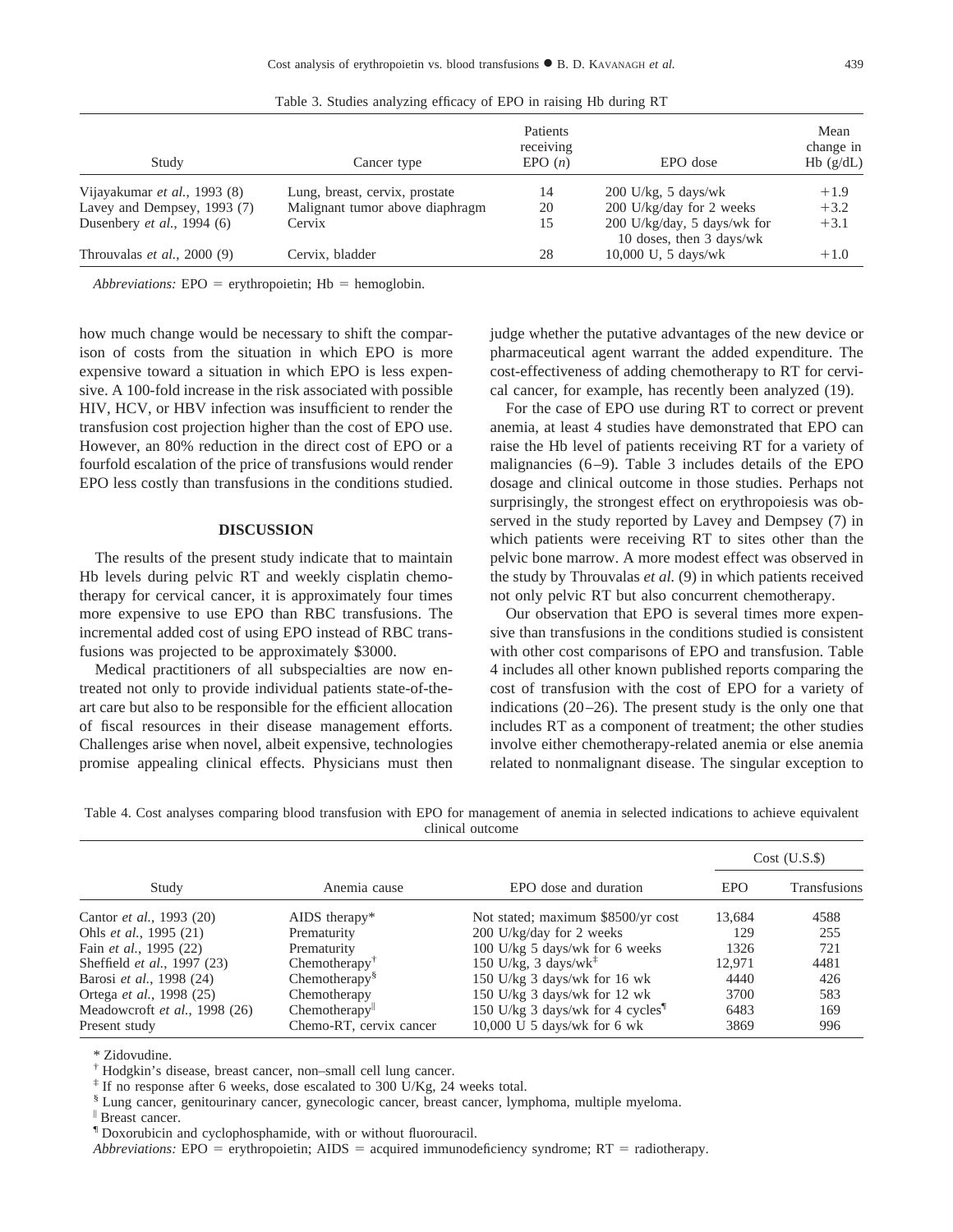the observed trend whereby EPO is more costly than transfusion is the report by Ohls *et al.* (21) analyzing EPO usage in premature infants. However, it should be noted that in their study, incorporating an EPO dose proportional to body mass, the total quantity of EPO given to each patient was very low, because a premature infant's body mass is very low.

It has not been demonstrated that the added expenditure associated with EPO use provides clinical benefit beyond what is achieved by RBC transfusion. Prior reports have not shown a clear quality-of-life benefit with EPO over transfusion for patients receiving RT (6, 8). However, although direct comparisons of any effects on intratumoral hypoxia have not been reported, it is possible that EPO might be advantageous in this regard. For instance, conditions present within hypoxic regions of tumors have been shown to cause an adverse effect on RBC deformability, which can impede blood flow through tumors (27). EPO might mitigate this effect by releasing a population of highly deformable RBCs, as it promotes the peripheral distribution of reticulocytes (28). Furthermore, transfused blood is expected to contain reduced levels of 2,3-DPG and a corresponding shift in Hb–oxygen affinity toward conditions wherein oxygen release is inhibited (29), although any adverse effect is likely transient. Apropos of this issue, ongoing clinical trials involving the agent RSR13, a synthetic allosteric modifier of hemoglobin, are designed to enhance tumor oxygen delivery by reducing Hb–oxygen affinity (30).

Transfusion-related cost estimates from the current analysis would be modified by either changes in the risk of transfusion-related complications or changes in the fees for screening and preparing blood for transfusion. In particular, the risks of contracting HIV and HCV from blood screened by nucleic amplification testing are likely even lower than the more conservative risk estimates applied in the present analysis. Not yet universally applied clinically, nucleic amplification testing is more sensitive than the current Food

and Drug Administration–licensed methods and is capable of detecting serologically silent HCV and HIV in blood donors (31). As the number of individuals who become infected with HIV, HCV, and HBV by transfusion declines, other rare transfusion-related complications are being recognized. Notably, the risk of bacterial contamination of blood products, estimated to be 1 in 500,000/U of RBC and as high as 1 in 1000 for platelets, is now considered the most serious transfusion-transmitted disease, leading in some cases to major morbidity or mortality (32). Another issue gaining attention recently is the possible immunocompromising effect of transfusion, presumed to be mediated by white blood cells. Contaminating white blood cells are suspected to increase susceptibility to postoperative infection and other sequelae of diminished immune system function. Leukoreduction to remove white blood cells from all types of transfusion has been proposed as a solution (33). As the effort to minimize all transfusion risks continues, the cost of blood transfusions will likely rise. Universal nucleic amplification testing and other advances in pathogen identification and inactivation would also add expense. Leukoreduction alone could increase the cost of 1 U of RBCs by as much as 40% (34, 35).

Ultimately, physicians' selection of either transfusion or EPO for control of Hb levels during RT should be influenced not only by the cost differential in their region but also by other important considerations relating to the individual clinical situation. EPO is not appropriate for patients unwilling or unable to be compliant with frequent EPO injections; these individuals are well served with transfusions. On the other hand, blood banks frequently have a limited supply of uncommon ABO/Rh types, and these resources are generally reserved for emergencies in facilities in which organ transplants, trauma surgery, and other major procedures are routinely performed. Nevertheless, for most patients transfusions are an effective and appealingly less expensive option.

# **REFERENCES**

- 1. Bush RS. The significance of anemia in clinical radiation therapy. *Int J Radiat Oncol Biol Phys* 1986;12:2047–2050.
- 2. Fyles AW, Milosevic M, Pintilie M, *et al.* Anemia, hypoxia and transfusion in patients with cervix cancer: A review. *Radiother Oncol* 2000;57:13–19.
- 3. Morris M, Eifel PJ, Lu J, *et al.* Pelvic radiation with concurrent chemotherapy compared with pelvic and para-aortic radiation for high-risk cervical cancer. *N Engl J Med* 1999;340: 1137–1143.
- 4. Rose PG, Bundy BN, Watkins EB, *et al.* Concurrent cisplatinbased radiotherapy and chemotherapy for locally advanced cervical cancer. *N Engl J Med* 1999;340:1144–1153.
- 5. Skov K, MacPhail S. Interaction of platinum drugs with clinically relevant x-ray doses in mammalian cells: A comparison of cisplatin, carboplatin, iproplatin, and tetraplatin. *Int J Radiat Oncol Biol Phys* 1991;20:221–225.
- 6. Dusenbery KE, McGuire WA, Holt PJ, *et al.* Erythropoietin increases hemoglobin during radiation therapy for cervical cancer. *Int J Radiat Oncol Biol Phys* 1994;29:1079–1084.
- 7. Lavey RS, Dempsey WH. Erythropoietin increases hemoglo-

bin in cancer patients during radiation therapy. *Int J Radiat Oncol Biol Phys* 1993;27:1147–1152.

- 8. Vijayakumar S, Roach M III, Wara W, *et al.* Effect of subcutaneous recombinant human erythropoietin in cancer patients receiving radiotherapy: Preliminary results of a randomized, open-labeled, phase II trial. *Int J Radiat Oncol Biol Phys* 1993;26:721–729.
- 9. Throuvalas N, Antonadou D, Boufi M, *et al.* Erythropoietin decreases transfusion requirements during radiochemotherapy. *Proc ASCO* 2000;19:394a(abstract).
- 10. Sandler SG, Mallory D, Malamut D, *et al.* IgA anaphylactic transfusion reactions. *Transfus Med Rev* 1995;9:1–8.
- 11. Petitti DB. Meta-analysis, decision analysis, and cost-effective analysis. 2nd ed. New York: Oxford University Press; 2000.
- 12. Lackritz EM, Satten GA, Aberle-Grasse J, *et al.* Estimated risk of transmission of the human immunodeficiency virus by screened blood in the United States. *N Engl J Med* 1995;333:1721–1725.
- 13. Gebo KA, Chaisson RE, Folkemer JG, *et al.* Costs of HIV medical care in the era of highly active antiretroviral therapy. *AIDS* 1999;13:963–969.